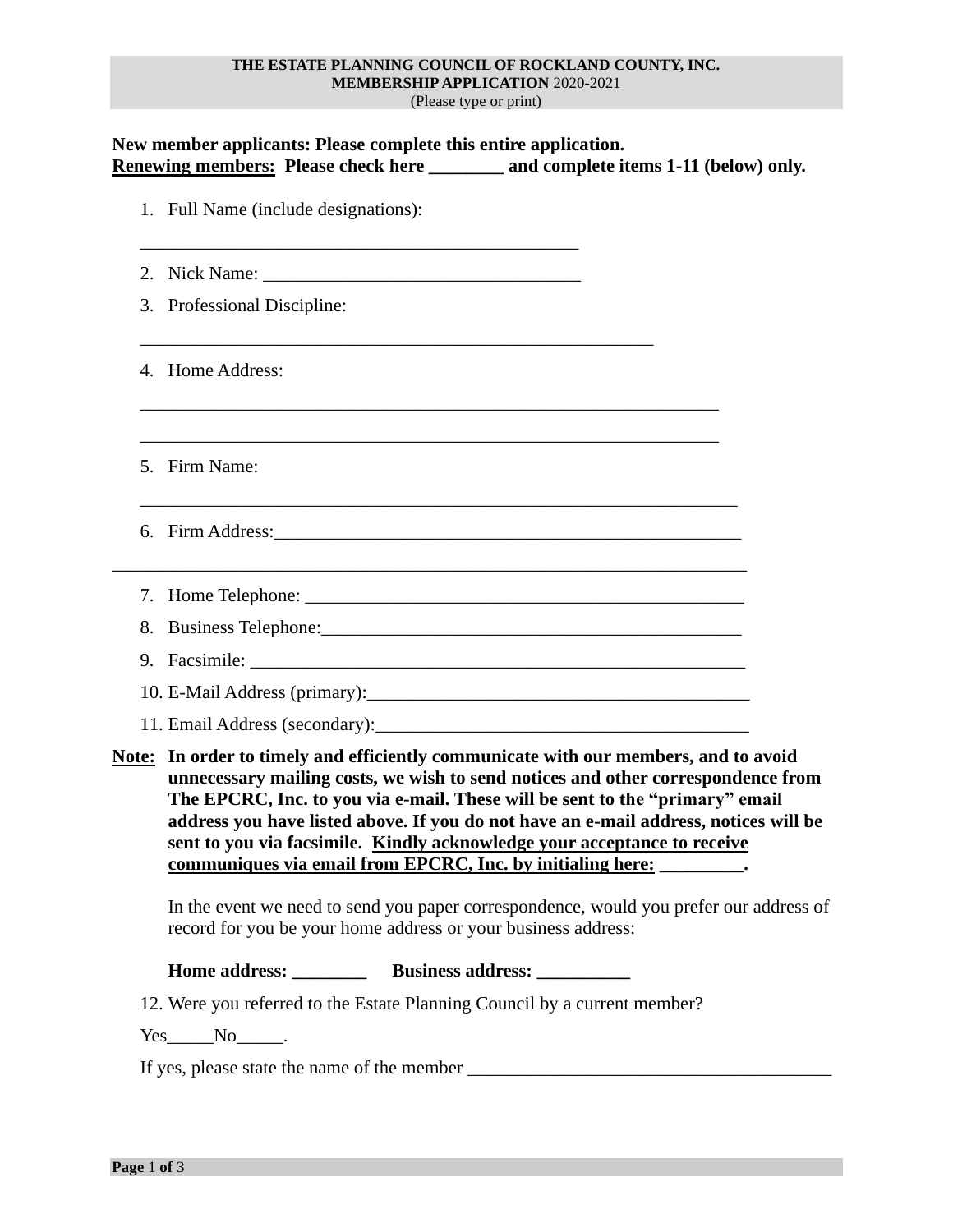|                         | THE ESTATE PLANNING COUNCIL OF ROCKLAND COUNTY, INC.<br><b>MEMBERSHIP APPLICATION 2020-2021</b><br>(Please type or print) |  |
|-------------------------|---------------------------------------------------------------------------------------------------------------------------|--|
|                         | 13. Have you ever been a member of an Estate Planning Council? Yes: ____ No: ____                                         |  |
|                         |                                                                                                                           |  |
|                         |                                                                                                                           |  |
|                         | 14. Education-Please state school, degree and year:                                                                       |  |
| 15. Accountants:        |                                                                                                                           |  |
| a.                      |                                                                                                                           |  |
|                         |                                                                                                                           |  |
| $\mathbf{b}$ .          |                                                                                                                           |  |
| $C_{\star}$             | Member of AICPA? Yes: No: ________                                                                                        |  |
| 16. Attorneys:          |                                                                                                                           |  |
| a.                      |                                                                                                                           |  |
|                         |                                                                                                                           |  |
|                         |                                                                                                                           |  |
|                         | 16.a.i. Bar memberships:                                                                                                  |  |
| 17. Life Underwriters:  |                                                                                                                           |  |
|                         | a. Received Chartered Life Underwriters Designation in: ________________(Year)                                            |  |
|                         |                                                                                                                           |  |
|                         |                                                                                                                           |  |
| 18. Trust Officers:     |                                                                                                                           |  |
|                         | a. Bank or Trust Company Name:                                                                                            |  |
|                         |                                                                                                                           |  |
| 19. Financial Planners: |                                                                                                                           |  |
|                         | 19.a.i. Designations                                                                                                      |  |
|                         | and the control of the control of the control of the control of the control of the control of the control of the          |  |